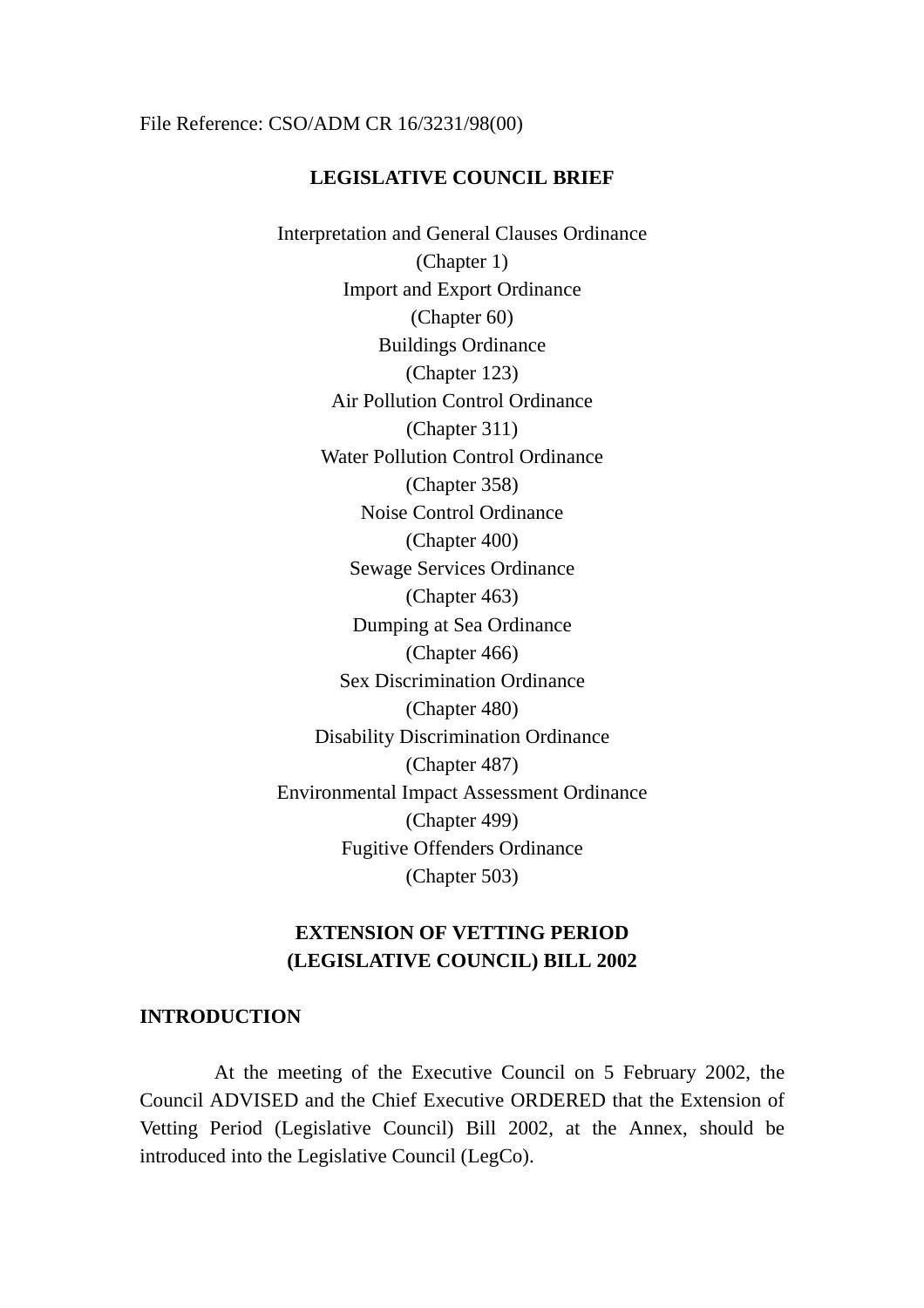### **BACKGROUND AND ARUGMENT**

2. Article 73 of the Basic Law provides that one of the functions of LegCo is to enact, amend or repeal laws. LegCo has delegated the power to make subsidiary legislation to bodies including the Chief Executive in Council, Bureau Secretaries, heads of departments and statutory bodies etc. Some of these items of subsidiary legislation are however subject to the negative vetting of LegCo in accordance with section 34 of the Interpretation and General Clauses Ordinance (the Interpretation and General Clauses Ordinance).

3. Section 34 of the Interpretation and General Clauses Ordinance states that all subsidiary legislation shall be laid on the table of LegCo at the next sitting after its publication in the Gazette. LegCo may by resolution amend or repeal a piece of subsidiary legislation at a sitting held not later than 28 days after its tabling in the Council. Before the expiry of the 28-day vetting period, LegCo may by resolution extend the vetting period by one sitting.

4. Operational experience has shown that the scrutiny period under the current negative vetting procedure is insufficient for LegCo's examination of the more complicated and lengthy subsidiary legislation. At the request of LegCo, the Administration conducted a review of the actual operation of the existing arrangement.

## **The Review**

 $\overline{a}$ 

5. We conducted a review on all the subsidiary legislation, subject to negative vetting, introduced in the first term of LegCo. It transpires that –

- (a) majority of the 624 pieces of subsidiary legislation introduced during that period (i.e. 586 pieces) did not involve extension beyond the 28-day vetting period; and
- (b) the remaining ones (i.e. 38 pieces) did require extension of the vetting period by one LegCo sitting. Some were repealed by LegCo due to insufficient vetting time<sup>1</sup>.

<sup>1</sup> If LegCo could not complete the scrutiny of a piece of subsidiary legislation after the extension of the vetting period, the only alternative is for LegCo to repeal the relevant subsidiary legislation.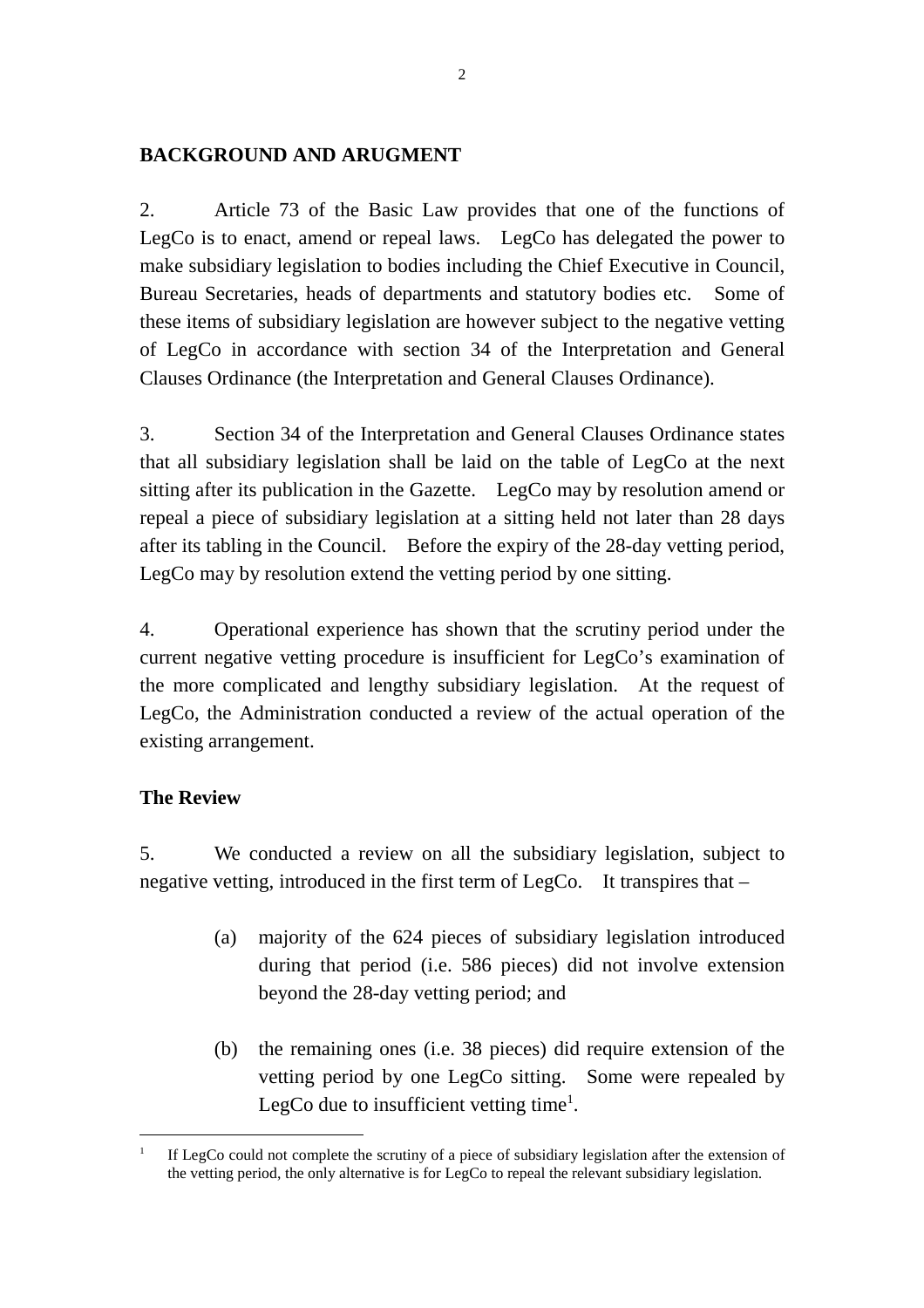6. These findings suggest that the initial vetting period of 28 days is working reasonably well in most circumstances and hence there is no practical need to alter this 28-day vetting period for the negative vetting procedure. We have however agreed to examine how the existing "extended by one-LegCo sitting" provision might be modified, so that LegCo may have more time and greater flexibility to examine lengthy and/or complicated subsidiary legislation. In considering what should be the appropriate length of that extended period, we note that before section 34 of the Interpretation and General Clauses Ordinance was amended in 1993 to give effect to the existing arrangement, the extension period provided for in the relevant section was 21 days.

# **The Proposal**

7. Accordingly, we **propose** that the existing extension period of one Council sitting be modified such that LegCo may by resolution extend the vetting period to the first sitting held at least 21 days after the initial 28-day vetting period ends. In other words, the extended deadline for moving a resolution to amend or repeal a piece of subsidiary legislation tabled at LegCo for negative vetting will be –

- (a) the  $21<sup>st</sup>$  day after the standard 28-day vetting period ends if there is a sitting on that  $21<sup>st</sup>$  day; or
- (b) the sitting day immediately following these 21 days if there is no sitting on that  $21<sup>st</sup>$  day.

8. The proposal should not have adverse effect on the operation of the Government. As actual operational experience has shown, LegCo is generally able to complete scrutiny of the majority of subsidiary legislation during the 28-day vetting period. For more lengthy and/or complicated subsidiary legislation, with advanced planning and co-ordination, we should be able to accommodate in our overall implementation timetable the revised vetting period.

9. At present, vetting mechanism identical to the arrangement prescribed under section 34 of the Interpretation and General Clauses Ordinance applies also to a number of instruments provided under different Ordinances (e.g.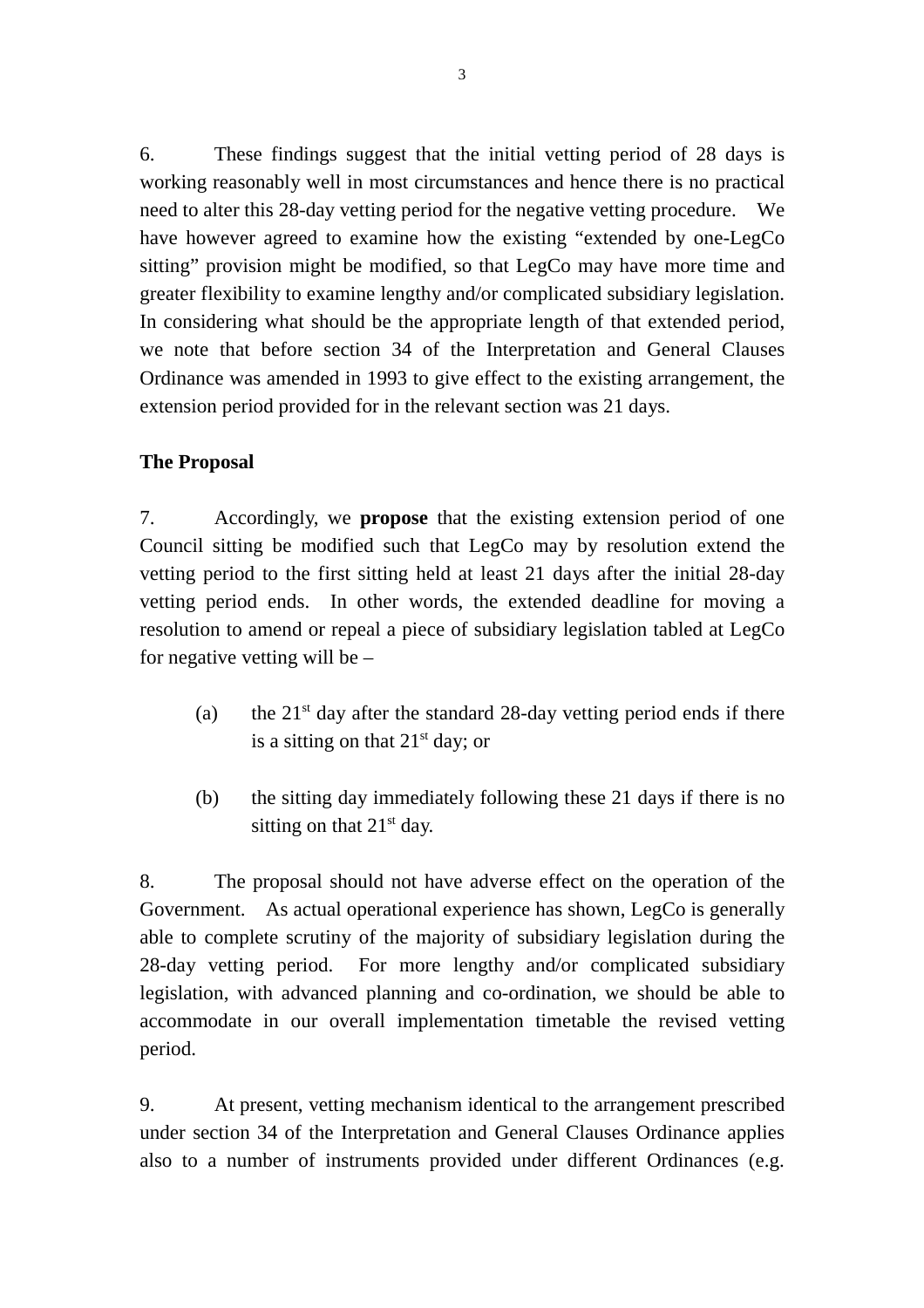Orders made by the Director-General of Trade and Industry for the restriction on the import or export of certain goods; technical memoranda issued by the Secretary for Environment and Food for the control of pollution; and codes of practice on the elimination of discrimination issued by the Equal Opportunities Commission, etc). We need to introduce similar amendments to these Ordinances so as to bring the vetting period in line with the proposed new arrangement under the Interpretation and General Clauses Ordinance.

### **THE BILL**

 $\overline{a}$ 

- 10. The main provisions of the Bill are
	- (a) **Clause 2** amends section 34 of the Interpretation and General Clauses Ordinance so that LegCo may extend the standard 28 day vetting period to the first sitting held at least 21 days after that period ends.

For a vetting period that straddles two LegCo sessions, under the existing arrangement<sup>2</sup>, the vetting period ends on the day after the second sitting in the next session. The existing extension of one Council sitting will correspondingly be modified to the first sitting at least 21 days from the last day of that vetting period;

- (b) **Clause 3** sets out the transitional arrangements. It provides that subsidiary legislation laid on the table of LegCo before the date of the commencement of clause 2 will not be affected by the new extension arrangement; and
- (c) **Clauses 4 to 25** make corresponding amendments to the provisions of other Ordinances under which vetting procedure similar to that provided for in section 34 of the Interpretation and General Clauses Ordinance applies to certain instruments made under such Ordinances. The same transitional arrangements are made in relation to these instruments. The relevant Ordinances

<sup>2</sup> Under section 34(3) of the Interpretation and General Clauses Ordinance, if the 28-day vetting period expires after the last sitting before the end of a session or dissolution of LegCo, but on or before the second sitting day in the next session, that period shall be deemed to extend to and expire on the day after that second sitting.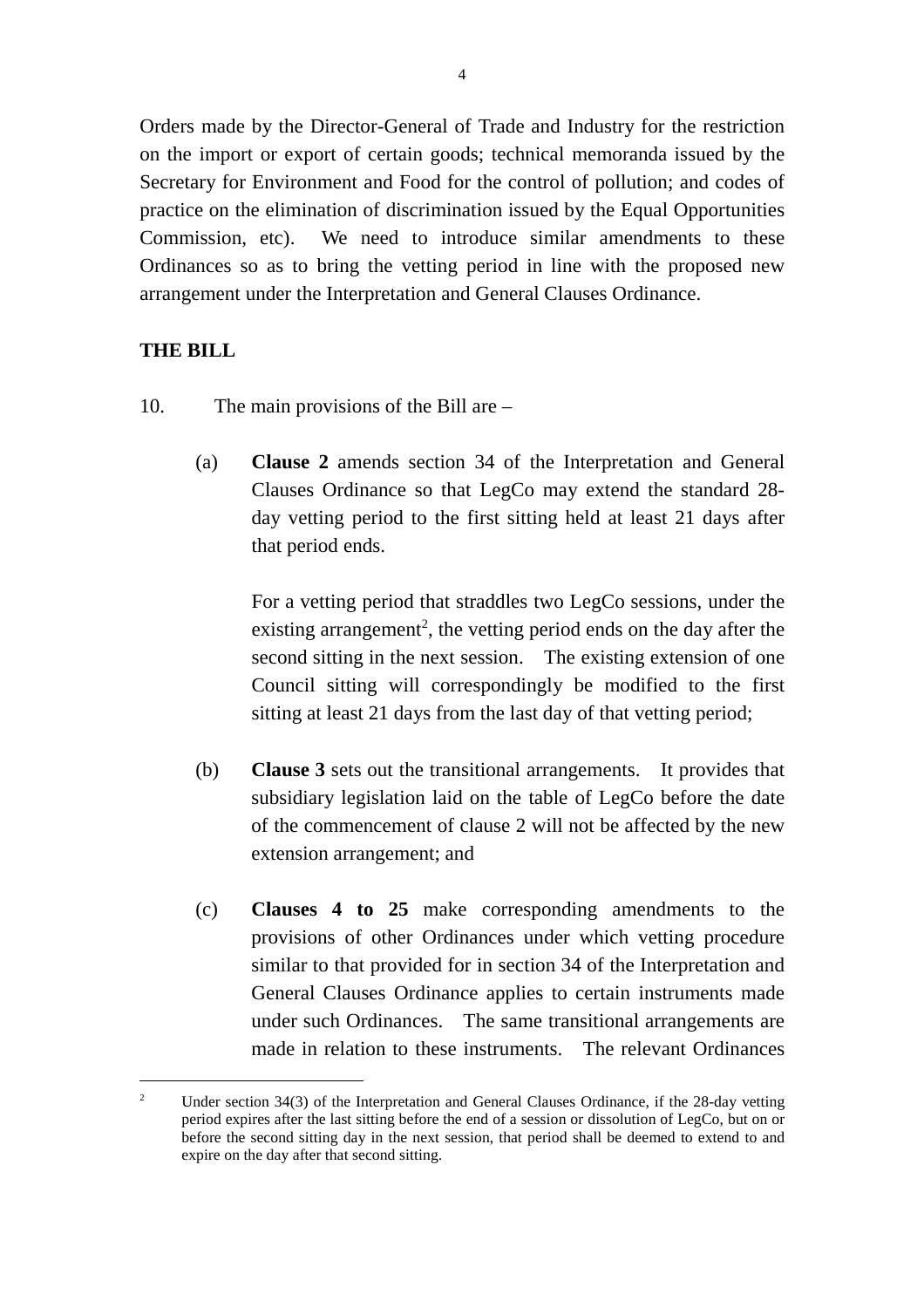are –

- (i) Import and Export Ordinance;
- (ii) Buildings Ordinance;
- (iii) Air Pollution Control Ordinance;
- (iv) Water Pollution Control Ordinance;
- (v) Noise Control Ordinance;
- (vi) Sewage Services Ordinance;
- (vii) Dumping at Sea Ordinance<sup>3</sup>;
- (viii) Sex Discrimination Ordinance;
- (ix) Disability Discrimination Ordinance;
- (x) Environmental Impact Assessment Ordinance; and
- (xi) Fugitive Offenders Ordinance.

### **LEGISLATIVE TIMETABLE**

| 11. | The legislative timetable of the Bill is $-$                                        |                 |  |
|-----|-------------------------------------------------------------------------------------|-----------------|--|
|     | Publication in the Gazette                                                          | 8 February 2002 |  |
|     | First Reading and commencement<br>of Second Reading debate                          | 13 March 2002   |  |
|     | <b>Resumption of Second Reading</b><br>debate, committee stage and<br>Third Reading | To be notified  |  |

### **BASIC LAW IMPLICATIONS**

12. The Department of Justice advises that the Bill is consistent with the Basic Law.

### **HUMAN RIGHTS IMPLICATIONS**

 $\overline{a}$ 

13. The Department of Justice advises that the Bill has no human rights implications.

<sup>3</sup> No transitional provision is made in relation to the Dumping at Sea Ordinance because the relevant section has not yet come into operation.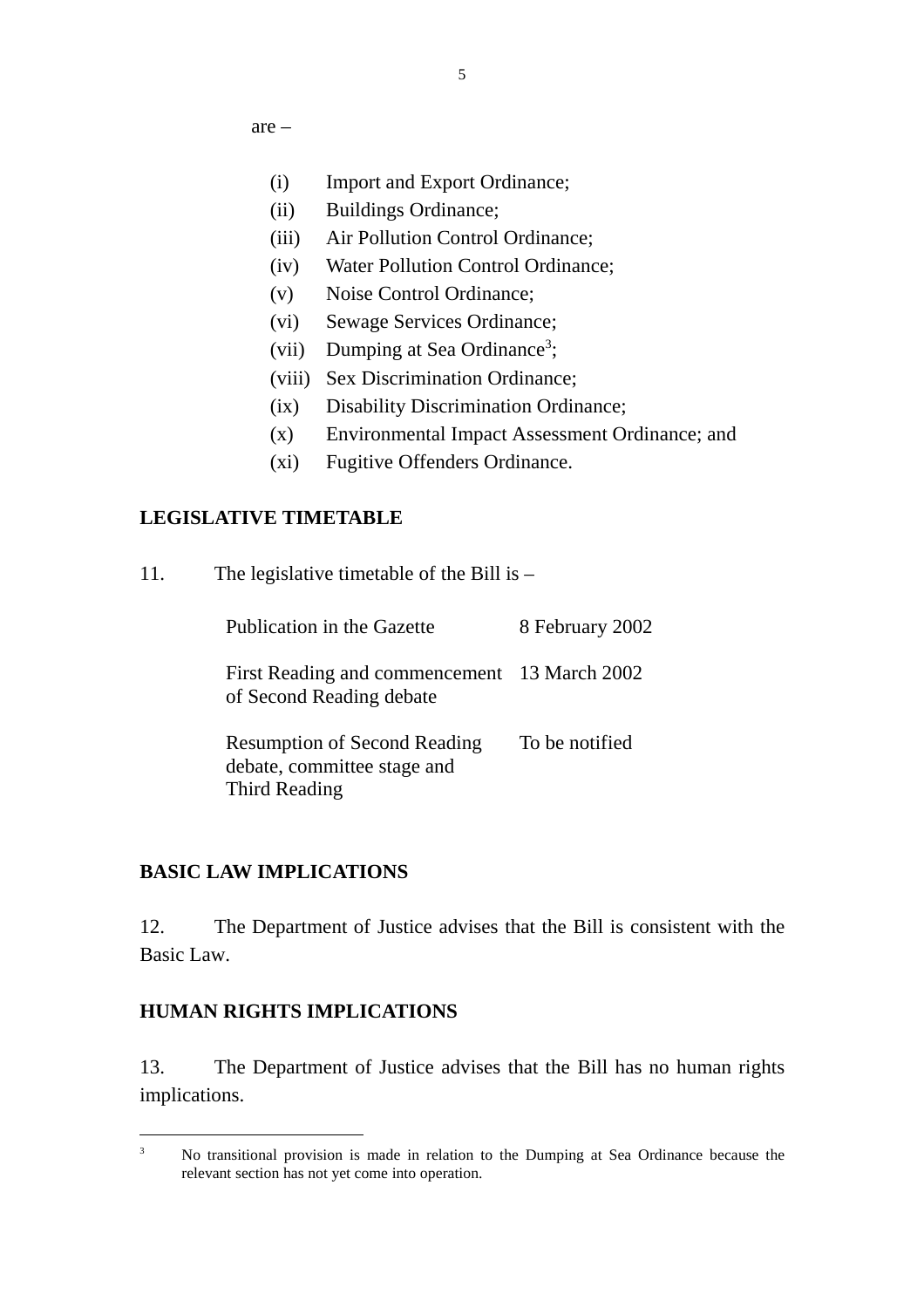### **BINDING EFFECT OF THE LEGISLATION**

14. The proposed amendments will not affect the binding effects of the Ordinances being amended.

# **FINANCIAL AND STAFFING IMPLICATIONS**

15. There are no additional financial or staffing implications for the Government.

# **PUBLIC CONSULTATION**

16. LegCo Panel on Constitutional Affairs was consulted in 2001. Members were in general supportive of the proposal.

# **PUBLICITY**

17. A Legislative Council brief and a press release will be issued when the Bill is gazetted. A spokesman will be available to answer possible media and public enquiries.

Administration Wing Chief Secretary for Administration's Office

Subject Officer: Mr David Leung Telephone Number: 2810 3946 February 2002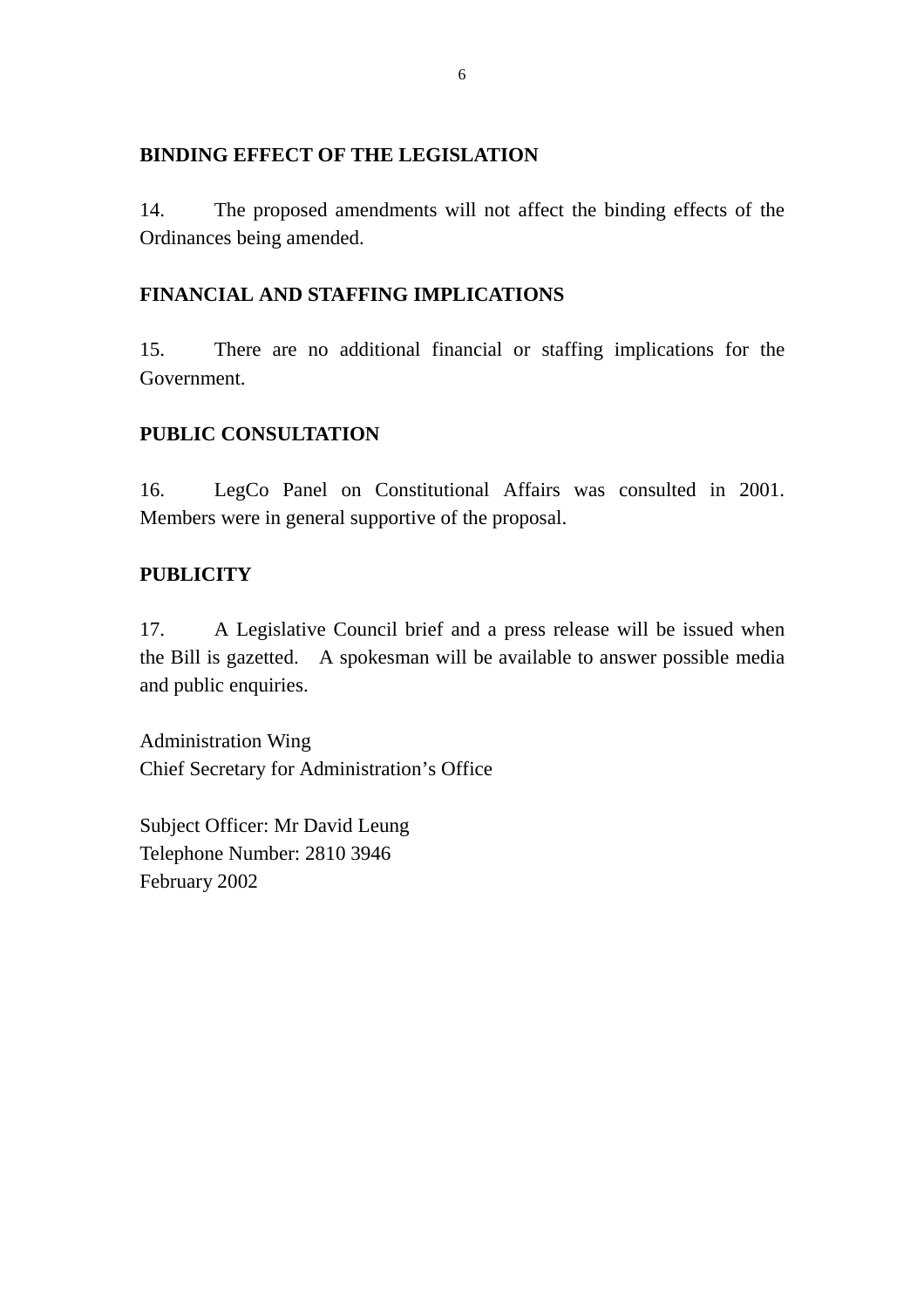# **EXTENSION OF VETTING PERIOD (LEGISLATIVE COUNCIL) BILL 2002**

# **CONTENTS**

| Clause                                                        |                                                              | Page           |  |  |
|---------------------------------------------------------------|--------------------------------------------------------------|----------------|--|--|
| 1.                                                            | Short title                                                  | $\mathbf{1}$   |  |  |
| <b>Interpretation and General Clauses</b><br><b>Ordinance</b> |                                                              |                |  |  |
| 2.                                                            | Placing of subsidiary legislation before Legislative Council | $\mathbf{1}$   |  |  |
| 3.                                                            | Transitional provision                                       | $\overline{2}$ |  |  |
| <b>Import and Export Ordinance</b>                            |                                                              |                |  |  |
| 4.                                                            | Orders made by Director for purposes of section 6A, etc.     | $\overline{2}$ |  |  |
| 5.                                                            | Orders made by Director for purposes of sections 6C to 6E,   |                |  |  |
|                                                               | etc.                                                         | 3              |  |  |
| 6.                                                            | Transitional provision                                       | $\overline{4}$ |  |  |
| <b>Buildings Ordinance</b>                                    |                                                              |                |  |  |
| 7.                                                            | Technical memorandum                                         | 4              |  |  |
| 8.                                                            | <b>Transitional provision</b>                                | 5              |  |  |
|                                                               |                                                              |                |  |  |

# **Air Pollution Control Ordinance**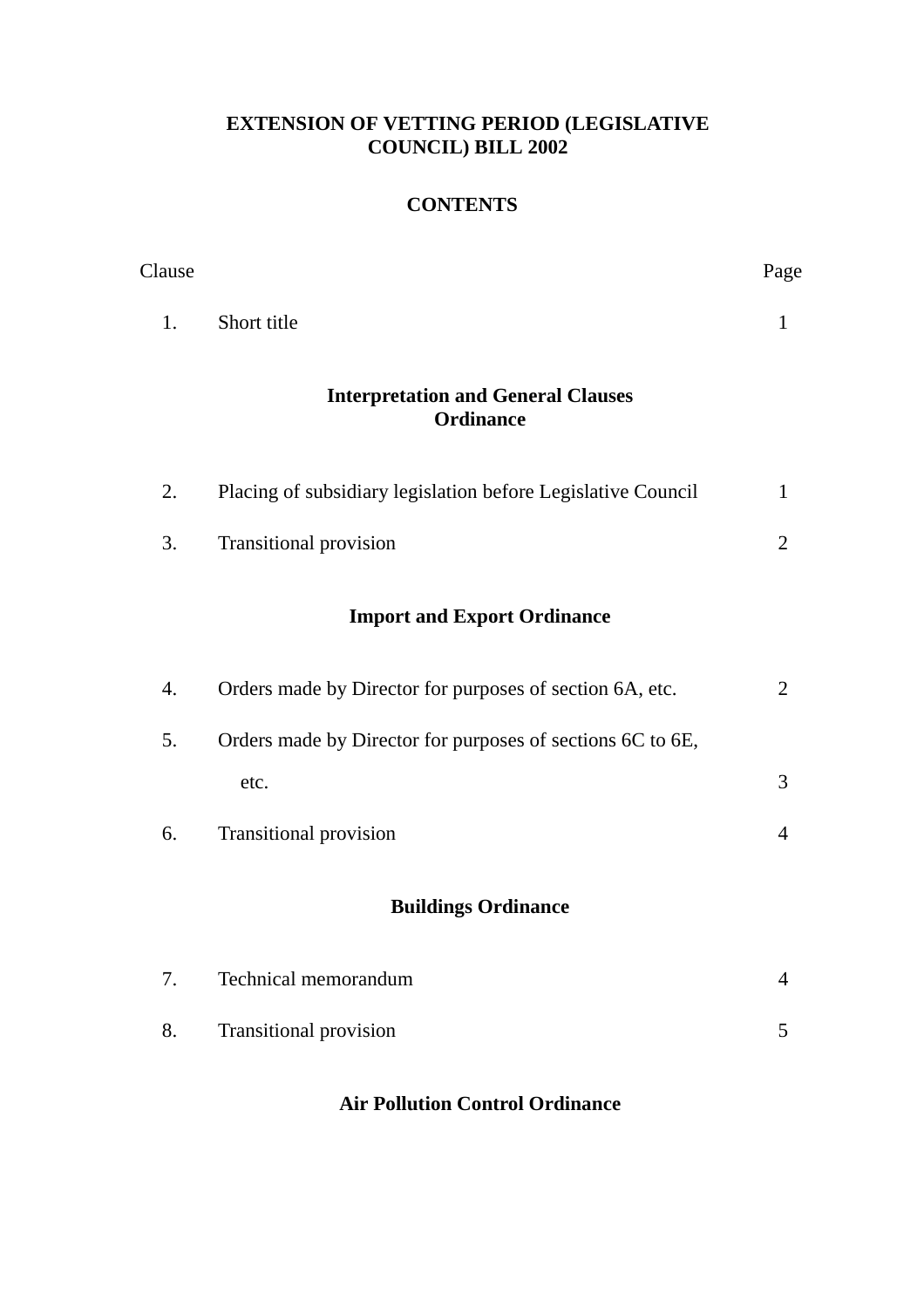|                                          |                                                            | $\overline{c}$ |  |  |  |
|------------------------------------------|------------------------------------------------------------|----------------|--|--|--|
| 9.                                       | Placing of technical memorandum before Legislative Council | 5              |  |  |  |
| 10.                                      | Transitional provision                                     | 6              |  |  |  |
| <b>Water Pollution Control Ordinance</b> |                                                            |                |  |  |  |
| 11.                                      | Technical memorandum                                       | 6              |  |  |  |
| 12.                                      | Transitional provision                                     | $\tau$         |  |  |  |
| <b>Noise Control Ordinance</b>           |                                                            |                |  |  |  |
| 13.                                      | Placing of Technical Memorandum before Legislative Council | $\overline{7}$ |  |  |  |
| 14.                                      | Transitional provision                                     | 8              |  |  |  |
| <b>Sewage Services Ordinance</b>         |                                                            |                |  |  |  |
| 15.                                      | Technical memorandum                                       | 8              |  |  |  |
| 16.                                      | <b>Transitional provision</b>                              | 9              |  |  |  |
| <b>Dumping at Sea Ordinance</b>          |                                                            |                |  |  |  |
| 17.                                      | Tabling technical memorandum and commencement              | 10             |  |  |  |
| <b>Sex Discrimination Ordinance</b>      |                                                            |                |  |  |  |
| 18.                                      | Codes of practice                                          | 10             |  |  |  |
| 19.                                      | <b>Transitional provision</b>                              | 11             |  |  |  |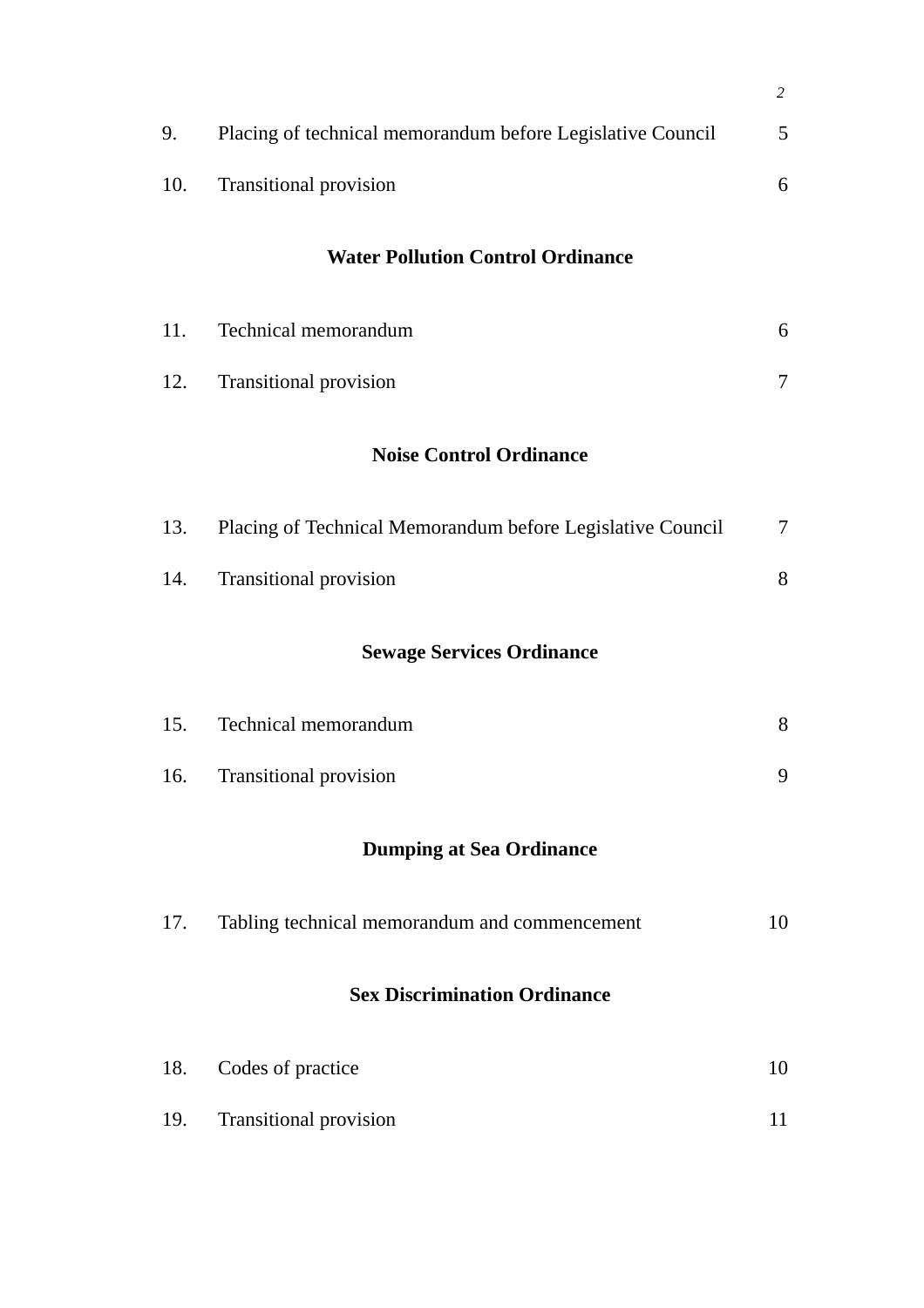| $\mathfrak{Z}$<br><b>Disability Discrimination Ordinance</b> |                                                            |                                                |    |  |  |
|--------------------------------------------------------------|------------------------------------------------------------|------------------------------------------------|----|--|--|
|                                                              | 20.                                                        | Codes of practice                              | 11 |  |  |
|                                                              | 21.                                                        | Transitional provision                         | 12 |  |  |
|                                                              | <b>Environmental Impact Assessment</b><br><b>Ordinance</b> |                                                |    |  |  |
|                                                              | 22.                                                        | Technical memorandum                           | 12 |  |  |
|                                                              | 23.                                                        | Transitional provision                         | 13 |  |  |
|                                                              | <b>Fugitive Offenders Ordinance</b>                        |                                                |    |  |  |
|                                                              | 24.                                                        | Chief Executive in Council may apply Ordinance | 13 |  |  |
|                                                              | 25.                                                        | Transitional provision                         | 14 |  |  |
|                                                              |                                                            |                                                |    |  |  |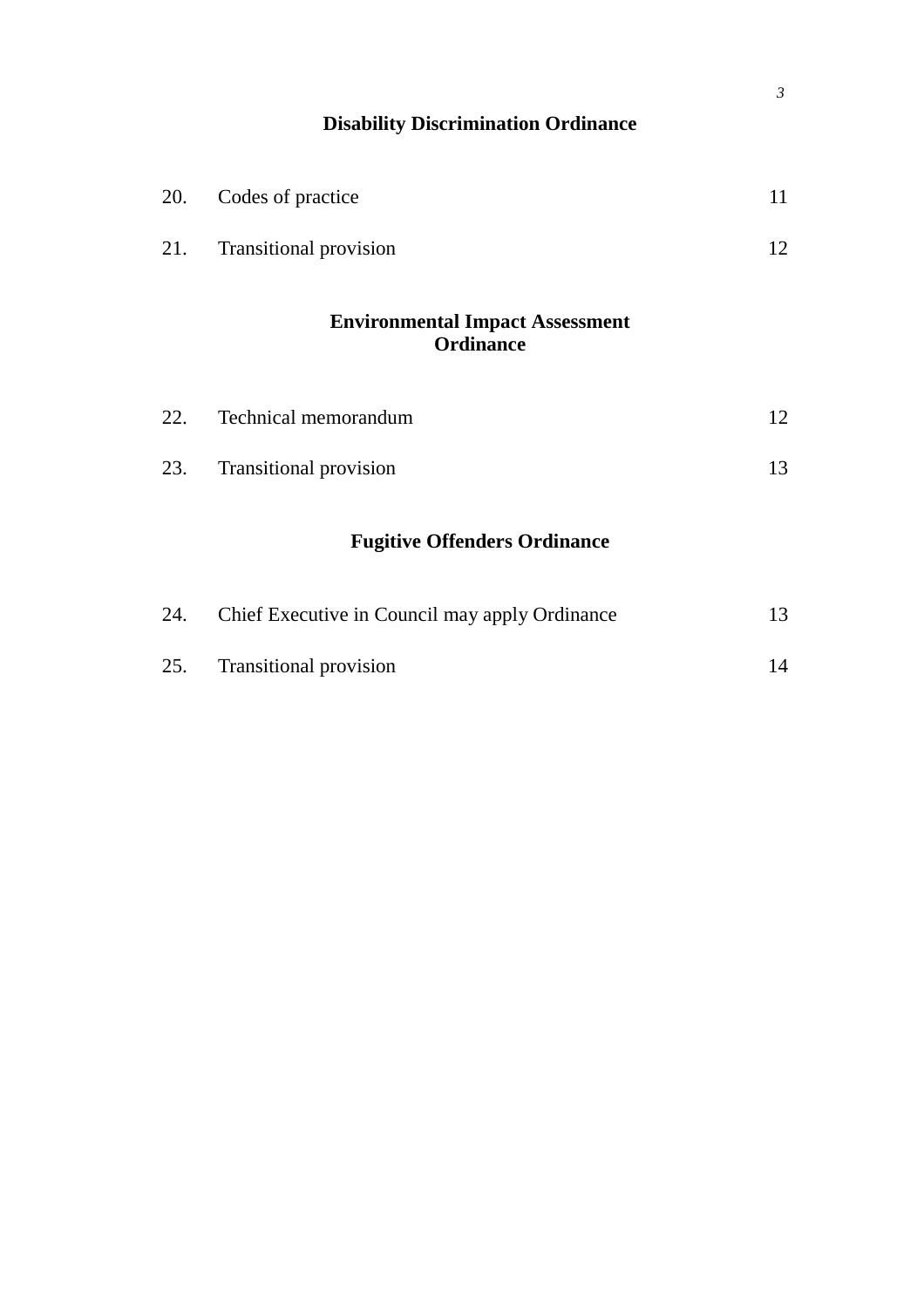#### A BILL

#### To

Amend the Interpretation and General Clauses Ordinance, the Import and Export Ordinance, the Buildings Ordinance, the Air Pollution Control Ordinance, the Water Pollution Control Ordinance, the Noise Control Ordinance, the Sewage Services Ordinance, the Dumping at Sea Ordinance, the Sex Discrimination Ordinance, the Disability Discrimination Ordinance, the Environmental Impact Assessment Ordinance and the Fugitive Offenders Ordinance to extend the time within which subsidiary legislation or other instruments laid on the table of the Legislative Council under such Ordinances may be amended by the Legislative Council; and for related purposes.

Enacted by the Legislative Council.

#### **1. Short title**

This Ordinance may be cited as the Extension of Vetting Period (Legislative Council) Ordinance 2002.

#### **Interpretation and General Clauses Ordinance**

### **2. Placing of subsidiary legislation before Legislative Council**

Section 34 (4) of the Interpretation and General Clauses Ordinance (Cap. 1) is repealed and the following substituted –

"(4) Before the expiry of the period referred to in subsection (2) or that period as extended by virtue of subsection (3), the Legislative Council may by resolution in relation to any subsidiary legislation specified therein –

> (a) in the case of the period referred to in subsection (2), extend that period to the first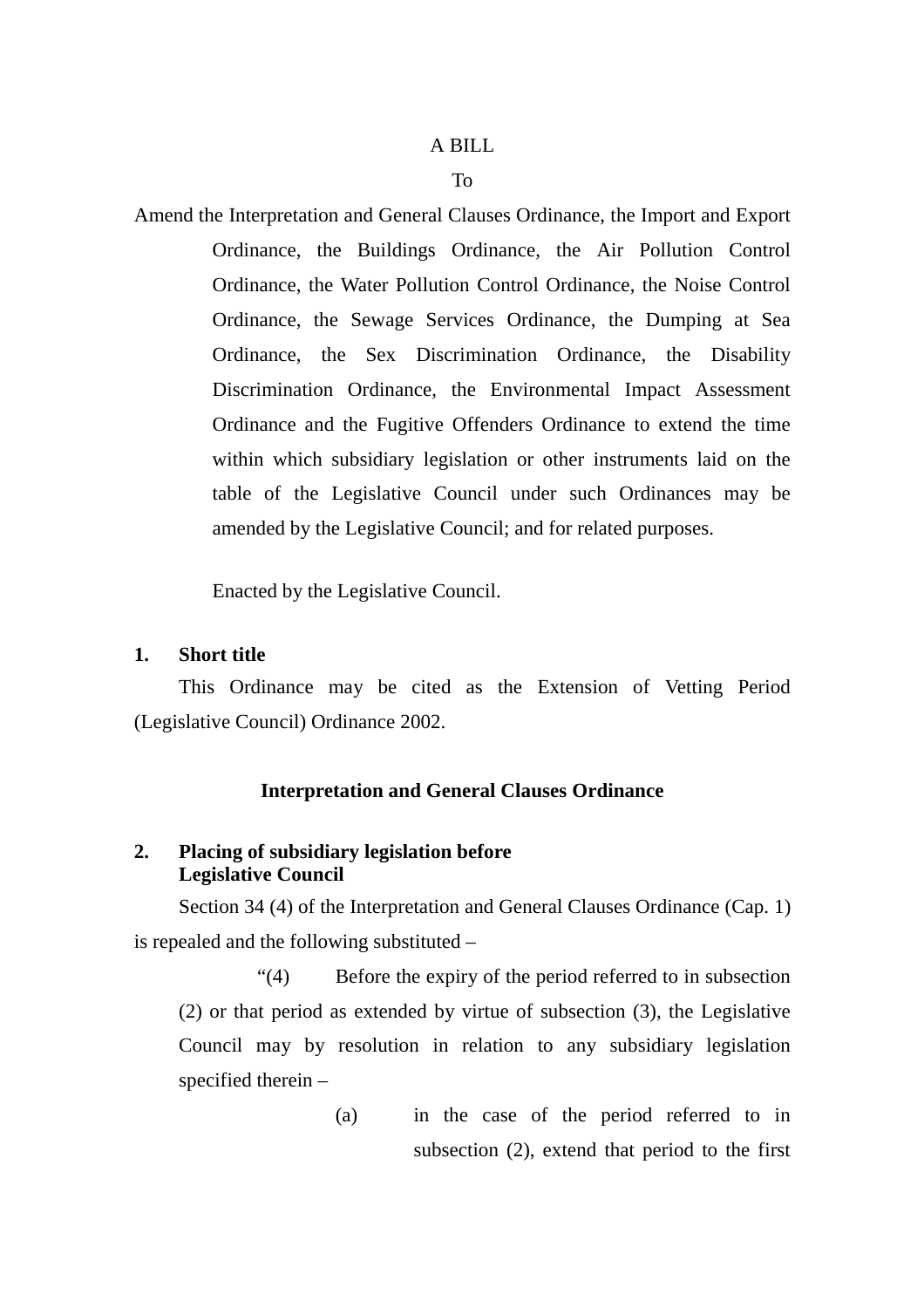sitting of the Legislative Council held not earlier than the twenty-first day after the day of its expiry;

(b) in the case where the period referred to in subsection (2) has been extended by virtue of subsection (3), extend that period as so extended to the first sitting of the Legislative Council held not earlier than the twenty-first day after the day of the second sitting in that next session.".

### **3. Transitional provision**

The amendment made by section 2 shall not affect subsidiary legislation laid on the table of the Legislative Council before the date of commencement of that section and section 34(4) of the Interpretation and General Clauses Ordinance (Cap. 1) as in force immediately before that date of commencement shall continue to apply to such subsidiary legislation as if section 2 had not been enacted.

#### **Import and Export Ordinance**

### **4. Orders made by Director for purposes of section 6A, etc.**

Section 6B(5) of the Import and Export Ordinance (Cap. 60) is repealed and the following substituted –

"(5) Before the expiry of the period referred to in subsection (3) or that period as extended by virtue of subsection (4), the Legislative Council may by resolution in relation to an order specified therein –

> (a) in the case of the period referred to in subsection (3), extend that period to the first sitting of the Legislative Council held not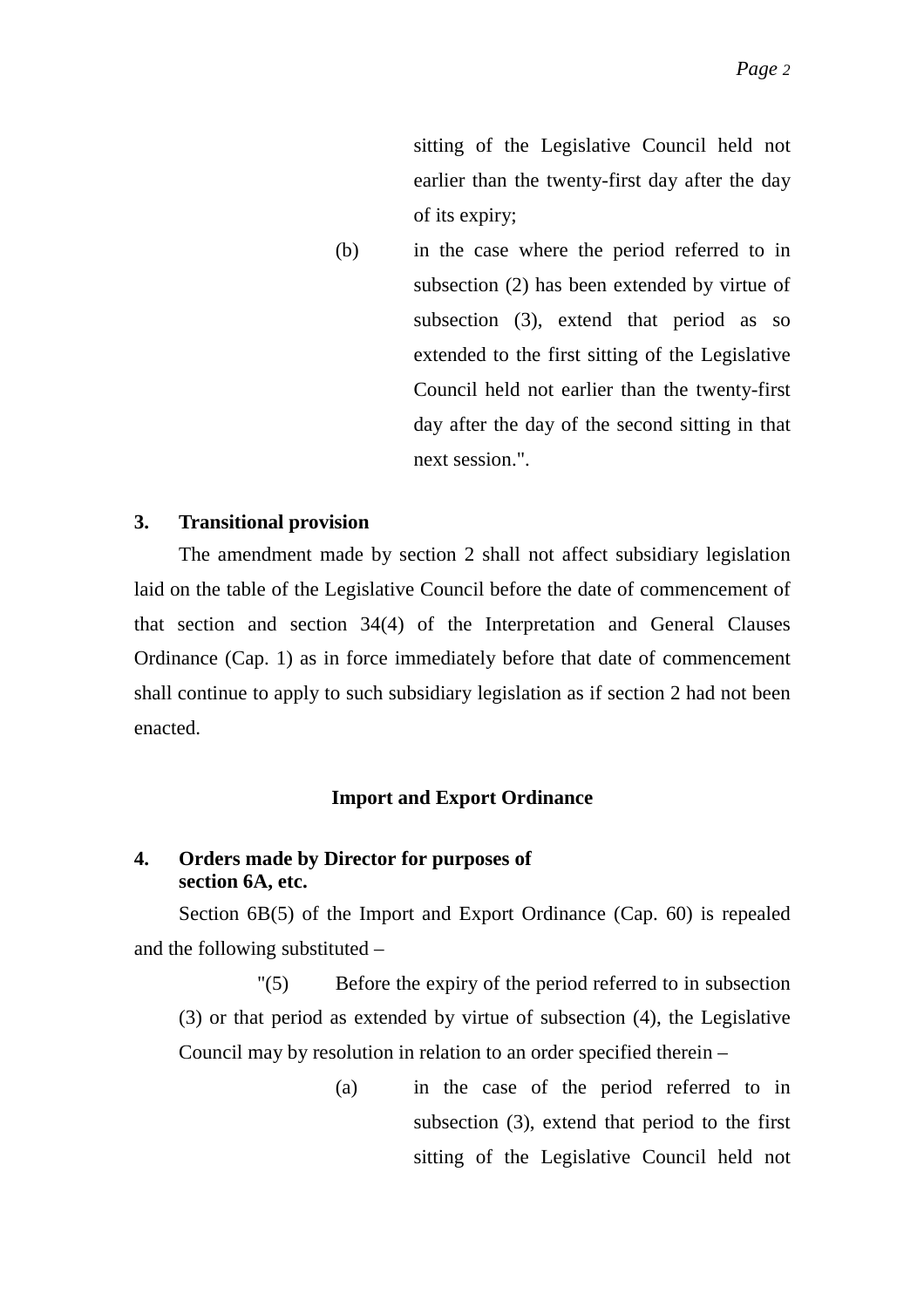earlier than the twenty-first day after the day of its expiry;

(b) in the case where the period referred to in subsection (3) has been extended by virtue of subsection (4), extend that period as so extended to the first sitting of the Legislative Council held not earlier than the twenty-first day after the day of the second sitting in that next session.".

### **5. Orders made by Director for purposes of sections 6C to 6E, etc.**

Section  $6F(5)$  is repealed and the following substituted –

"(5) Before the expiry of the period referred to in subsection (3) or that period as extended by virtue of subsection (4), the Legislative Council may by resolution in relation to an order specified therein –

- (a) in the case of the period referred to in subsection (3), extend that period to the first sitting of the Legislative Council held not earlier than the twenty-first day after the day of its expiry;
- (b) in the case where the period referred to in subsection (3) has been extended by virtue of subsection (4), extend that period as so extended to the first sitting of the Legislative Council held not earlier than the twenty-first day after the day of the second sitting in that next session.".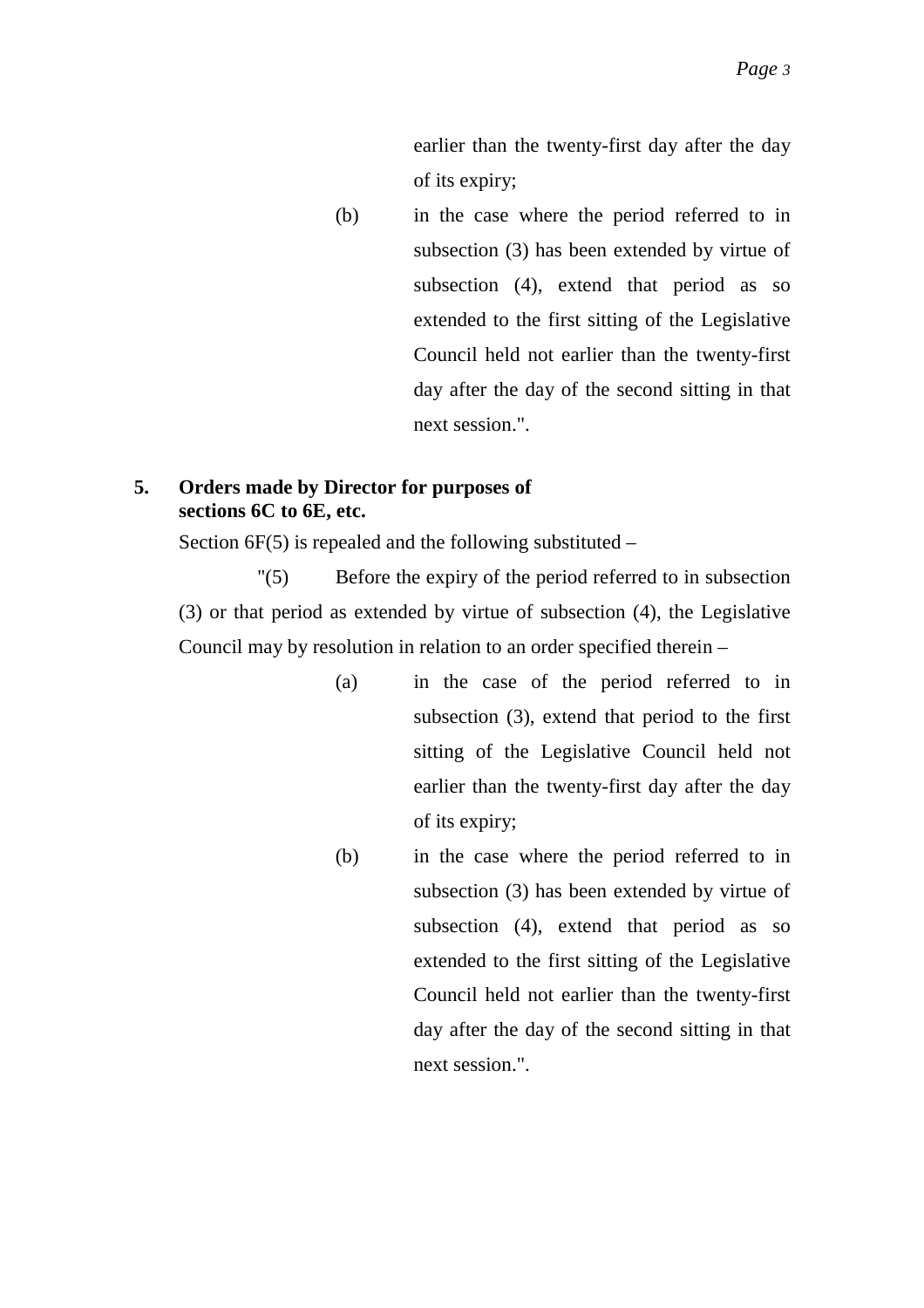The amendments made by sections 4 and 5 shall not affect orders laid on the table of the Legislative Council before the date of commencement of those sections and sections 6B(5) and 6F(5) of the Import and Export Ordinance (Cap. 60) as in force immediately before that date of commencement shall continue to apply to such orders as if sections 4 and 5 had not been enacted.

### **Buildings Ordinance**

### **7. Technical memorandum**

Section 39A(5) of the Buildings Ordinance (Cap. 123) is repealed and the following substituted –

"(5) Before the expiry of the period referred to in subsection (3) or that period as extended by virtue of subsection (4), the Legislative Council may by resolution in relation to a technical memorandum specified therein –

- (a) in the case of the period referred to in subsection (3), extend that period to the first sitting of the Legislative Council held not earlier than the twenty-first day after the day of its expiry;
- (b) in the case where the period referred to in subsection (3) has been extended by virtue of subsection (4), extend that period as so extended to the first sitting of the Legislative Council held not earlier than the twenty-first day after the day of the second sitting in that next following session.".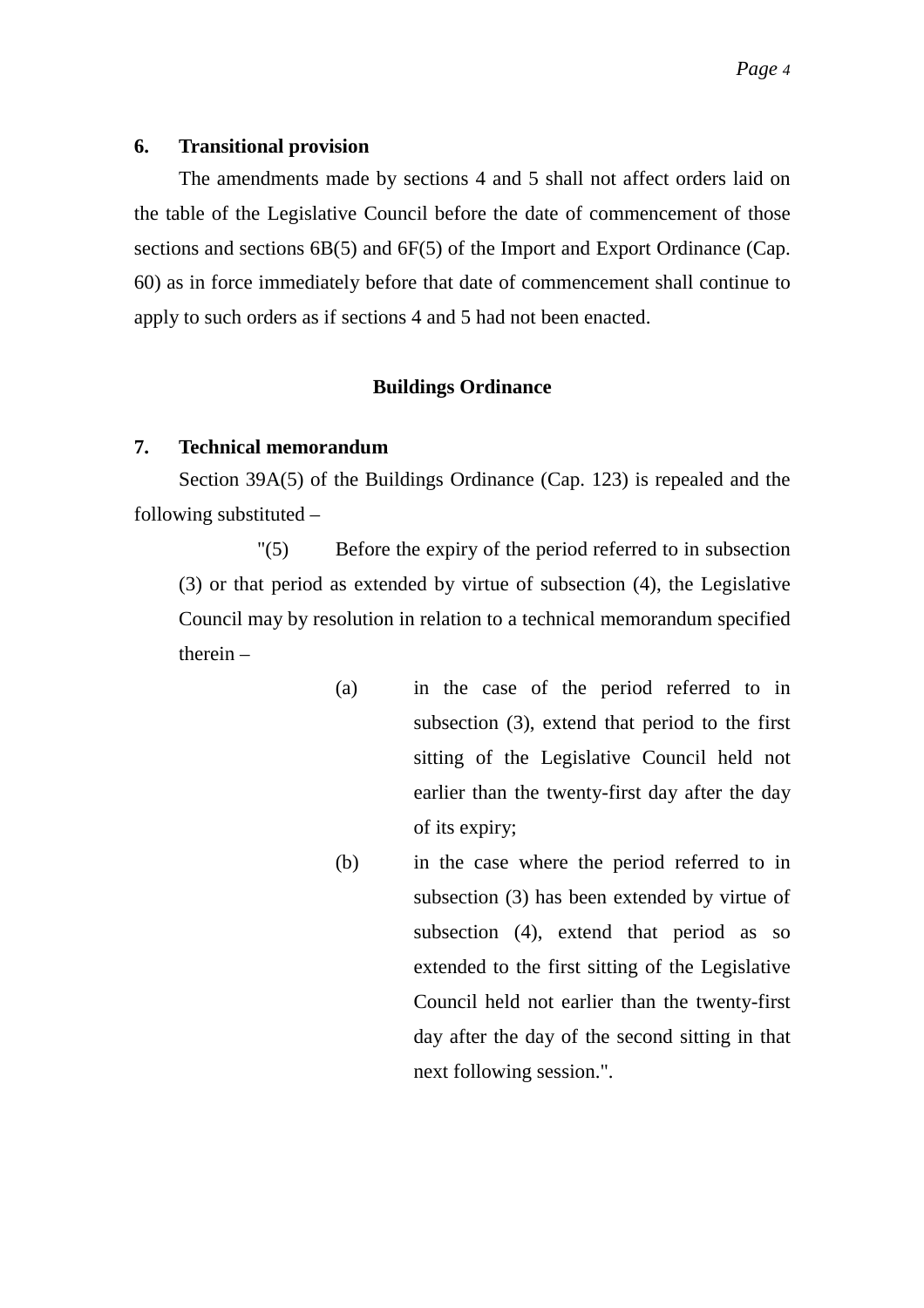The amendment made by section 7 shall not affect technical memoranda laid on the table of the Legislative Council before the date of commencement of that section and section 39A(5) of the Buildings Ordinance (Cap. 123) as in force immediately before that date of commencement shall continue to apply to such memoranda as if section 7 had not been enacted.

### **Air Pollution Control Ordinance**

## **9. Placing of technical memorandum before Legislative Council**

Section 37B(4) of the Air Pollution Control Ordinance (Cap. 311) is repealed and the following substituted –

"(4) Before the expiry of the period referred to in subsection (2) or that period as extended by virtue of subsection (3), the Legislative Council may by resolution in relation to a technical memorandum specified therein –

- (a) in the case of the period referred to in subsection (2), extend that period to the first sitting of the Legislative Council held not earlier than the twenty-first day after the day of its expiry;
- (b) in the case where the period referred to in subsection (2) has been extended by virtue of subsection (3), extend that period as so extended to the first sitting of the Legislative Council held not earlier than the twenty-first day after the day of the second sitting in that next following session.".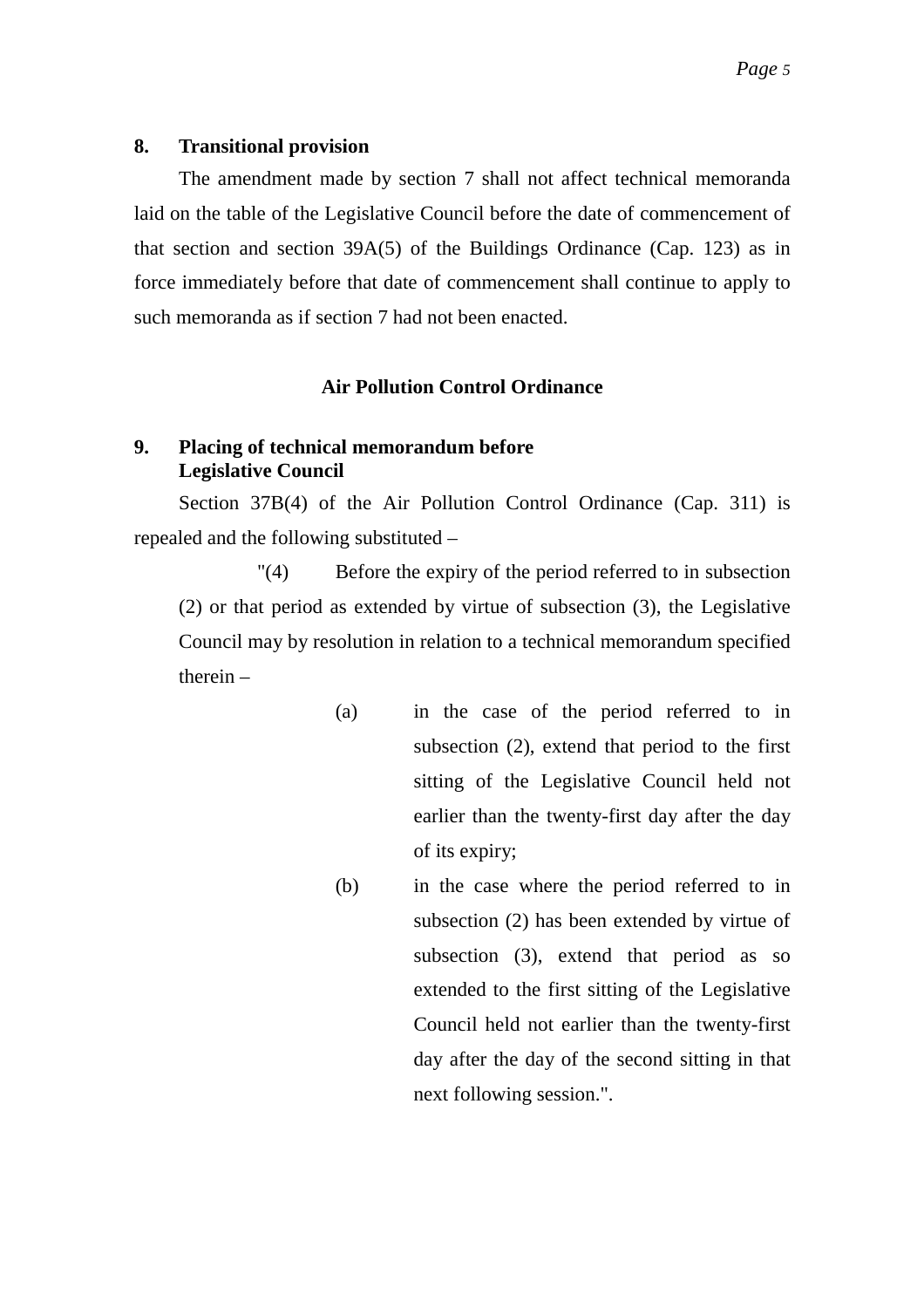The amendment made by section 9 shall not affect technical memoranda laid on the table of the Legislative Council before the date of commencement of that section and section 37B(4) of the Air Pollution Control Ordinance (Cap. 311) as in force immediately before that date of commencement shall continue to apply to such memoranda as if section 9 had not been enacted.

### **Water Pollution Control Ordinance**

### **11. Technical memorandum**

Section 21(7) of the Water Pollution Control Ordinance (Cap. 358) is repealed and the following substituted –

"(7) Before the expiration of the period referred to in subsection (5) or that period as extended by virtue of subsection (6), the Legislative Council may by resolution in relation to a technical memorandum specified therein –

- (a) in the case of the period referred to in subsection (5), extend that period to the first sitting of the Legislative Council held not earlier than the twenty-first day after the day of its expiration;
- (b) in the case where the period referred to in subsection (5) has been extended by virtue of subsection (6), extend that period as so extended to the first sitting of the Legislative Council held not earlier than the twenty-first day after the day of the second sitting in that next following session.".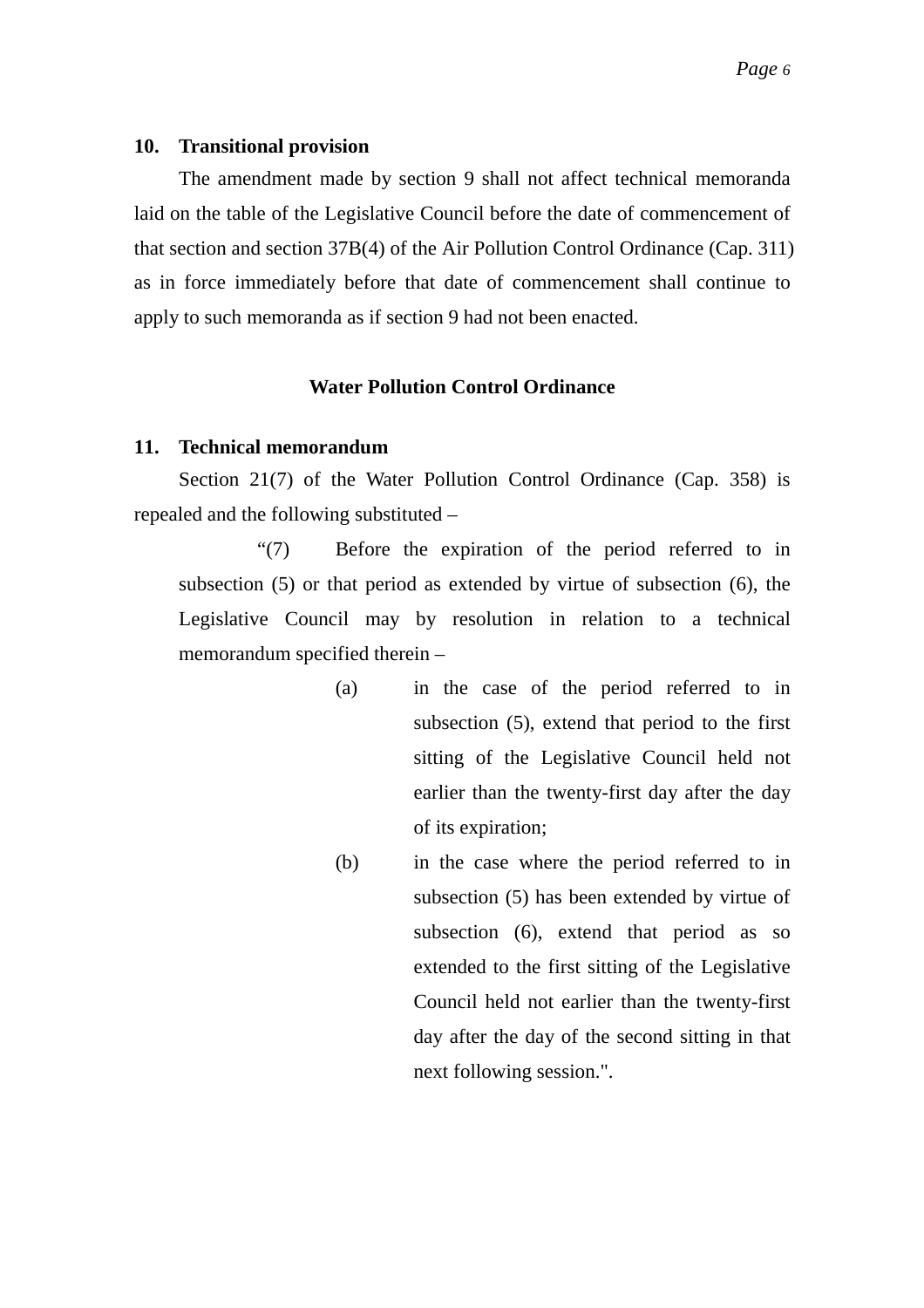The amendment made by section 11 shall not affect technical memoranda laid on the table of the Legislative Council before the date of commencement of that section and section 21(7) of the Water Pollution Control Ordinance (Cap. 358) as in force immediately before that date of commencement shall continue to apply to such memoranda as if section 11 had not been enacted.

#### **Noise Control Ordinance**

### **13. Placing of Technical Memorandum before Legislative Council**

Section 11(4) of the Noise Control Ordinance (Cap. 400) is repealed and the following substituted –

"(4) Before the expiration of the period referred to in subsection (2) or that period as extended by virtue of subsection (3), the Legislative Council may by resolution in relation to a Technical Memorandum specified therein –

- (a) in the case of the period referred to in subsection (2), extend that period to the first sitting of the Legislative Council held not earlier than the twenty-first day after the day of its expiration;
- (b) in the case where the period referred to in subsection (2) has been extended by virtue of subsection (3), extend that period as so extended to the first sitting of the Legislative Council held not earlier than the twenty-first day after the day of the second sitting in that next following session.".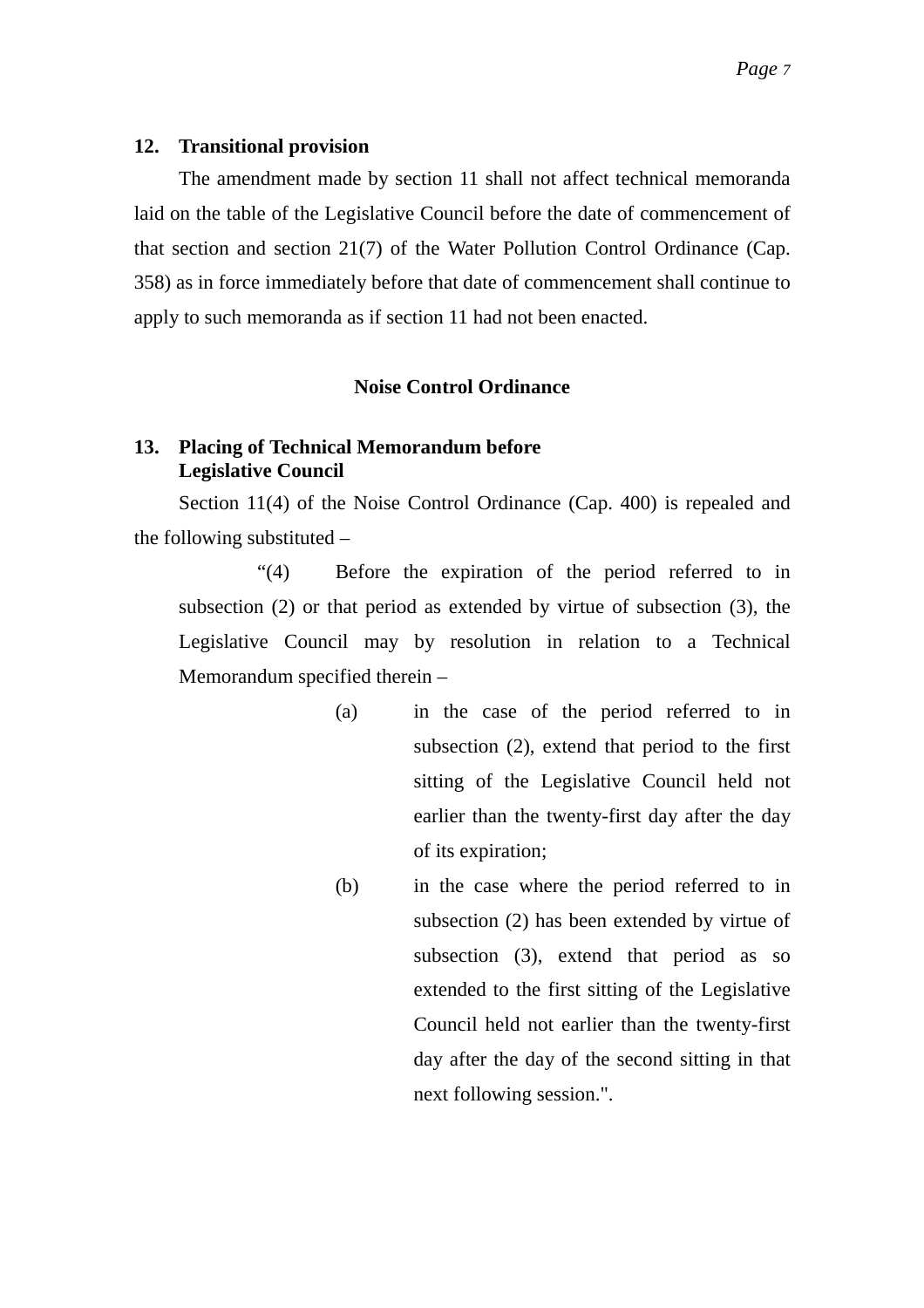The amendment made by section 13 shall not affect Technical Memoranda laid on the table of the Legislative Council before the date of commencement of that section and section 11(4) of the Noise Control Ordinance (Cap. 400) as in force immediately before that date of commencement shall continue to apply to such Memoranda as if section 13 had not been enacted.

### **Sewage Services Ordinance**

### **15. Technical memorandum**

Section 13 of the Sewage Services Ordinance (Cap. 463) is amended –

(a) in the Chinese text, by repealing subsection  $(4)(a)$  and (b) and substituting –

(a)      
$$
\overline{A}\overline{C}
$$

\n在立法會會期結東或在立法會解\n(b)       $\overline{A}\overline{C}$ 

\n在立法會下一會期的第二次會議\n日或之前,

(b) by repealing subsection  $(5)$  and substituting –

"(5) Before the expiration of the period referred to in subsection (3) or that period as extended by virtue of subsection (4), the Legislative Council may by resolution in relation to a technical memorandum specified therein –

> (a) in the case of the period referred to in subsection (3), extend that period to the first sitting of the Legislative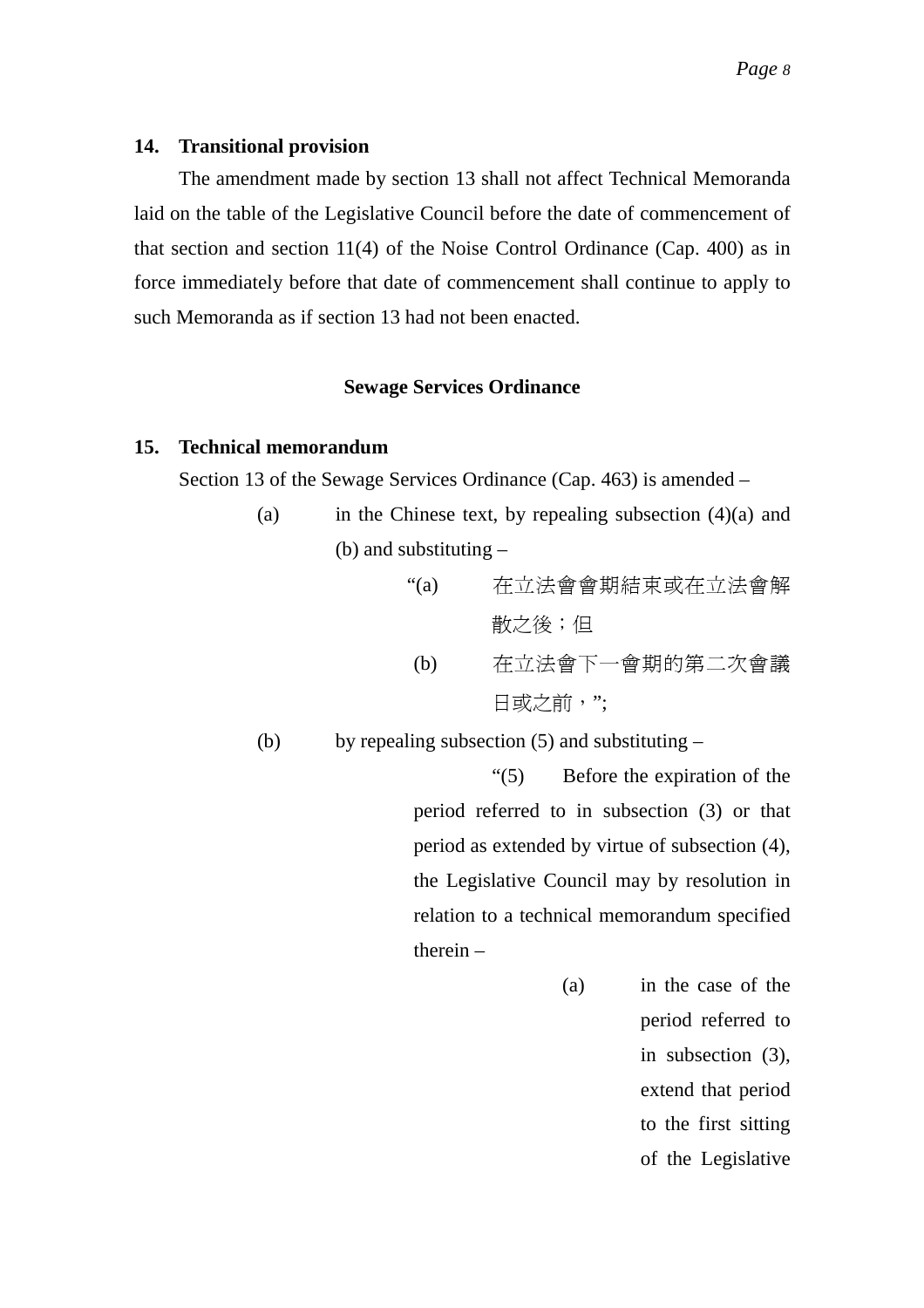Council held not earlier than the twenty-first day after the day of its expiration;

(b) in the case where the period referred to in subsection (3) has been extended by virtue of subsection (4), extend that period as so extended to the first sitting of the Legislative Council held not earlier than the twenty-first day after the day of the second sitting in that next following session.".

#### **16. Transitional provision**

The amendment made by section 15(b) shall not affect technical memoranda laid on the table of the Legislative Council before the date of commencement of that section and section 13(5) of the Sewage Services Ordinance (Cap. 463) as in force immediately before that date of commencement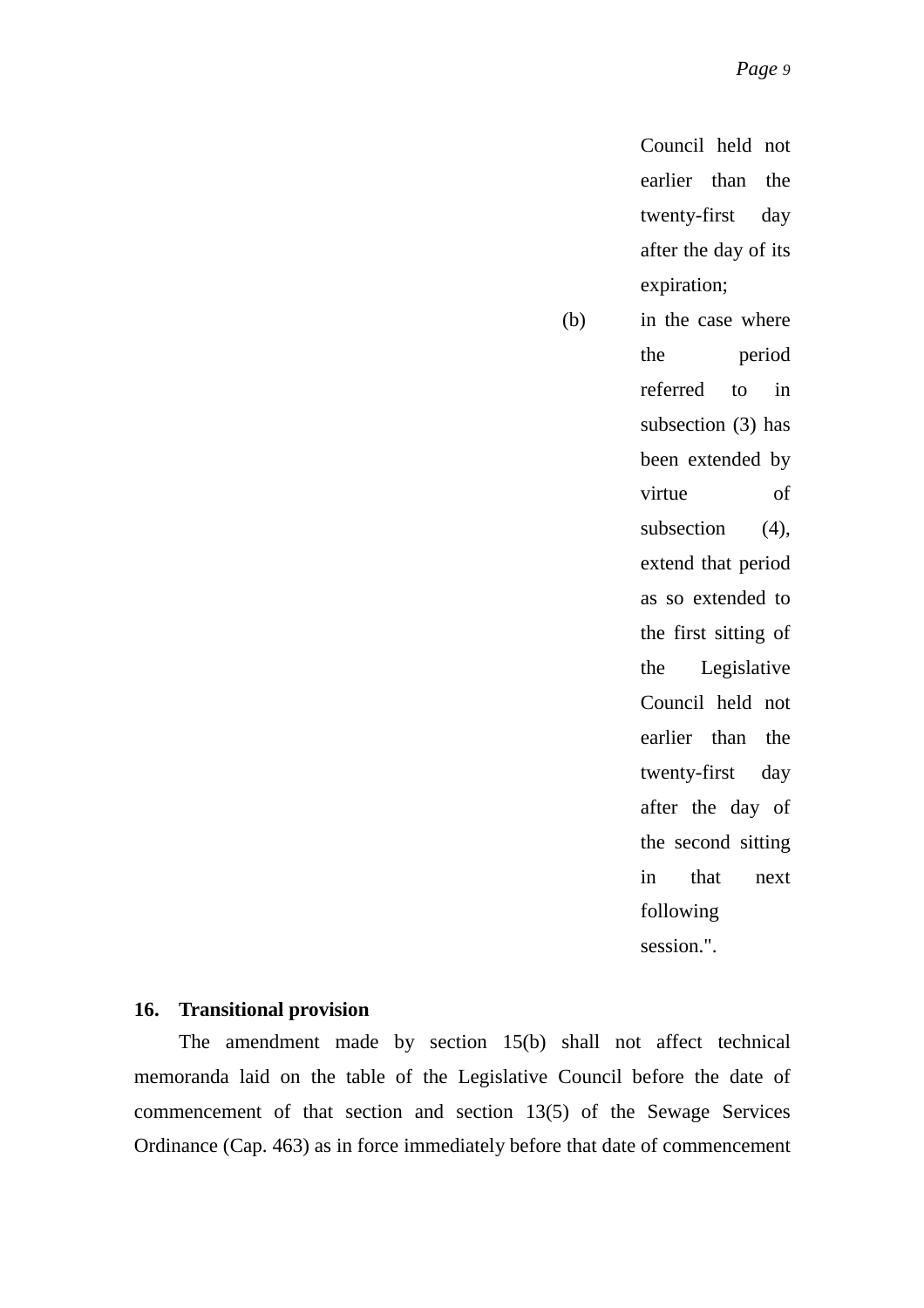shall continue to apply to such memoranda as if section 15(b) had not been enacted.

#### **Dumping at Sea Ordinance**

#### **17. Tabling technical memorandum and commencement**

Section 14(4) of the Dumping at Sea Ordinance (Cap. 466) is repealed and the following substituted –

"(4) Before the expiry of the period referred to in subsection (2) or that period as extended by virtue of subsection (3), the Legislative Council may by resolution in relation to a technical memorandum specified therein –

- (a) in the case of the period referred to in subsection (2), extend that period to the first sitting of the Legislative Council held not earlier than the twenty-first day after the day of its expiry;
- (b) in the case where the period referred to in subsection (2) has been extended by virtue of subsection (3), extend that period as so extended to the first sitting of the Legislative Council held not earlier than the twenty-first day after the day of the second sitting in that next following session.".

#### **Sex Discrimination Ordinance**

#### **18. Codes of practice**

Section 69(7) of the Sex Discrimination Ordinance (Cap. 480) is repealed and the following substituted –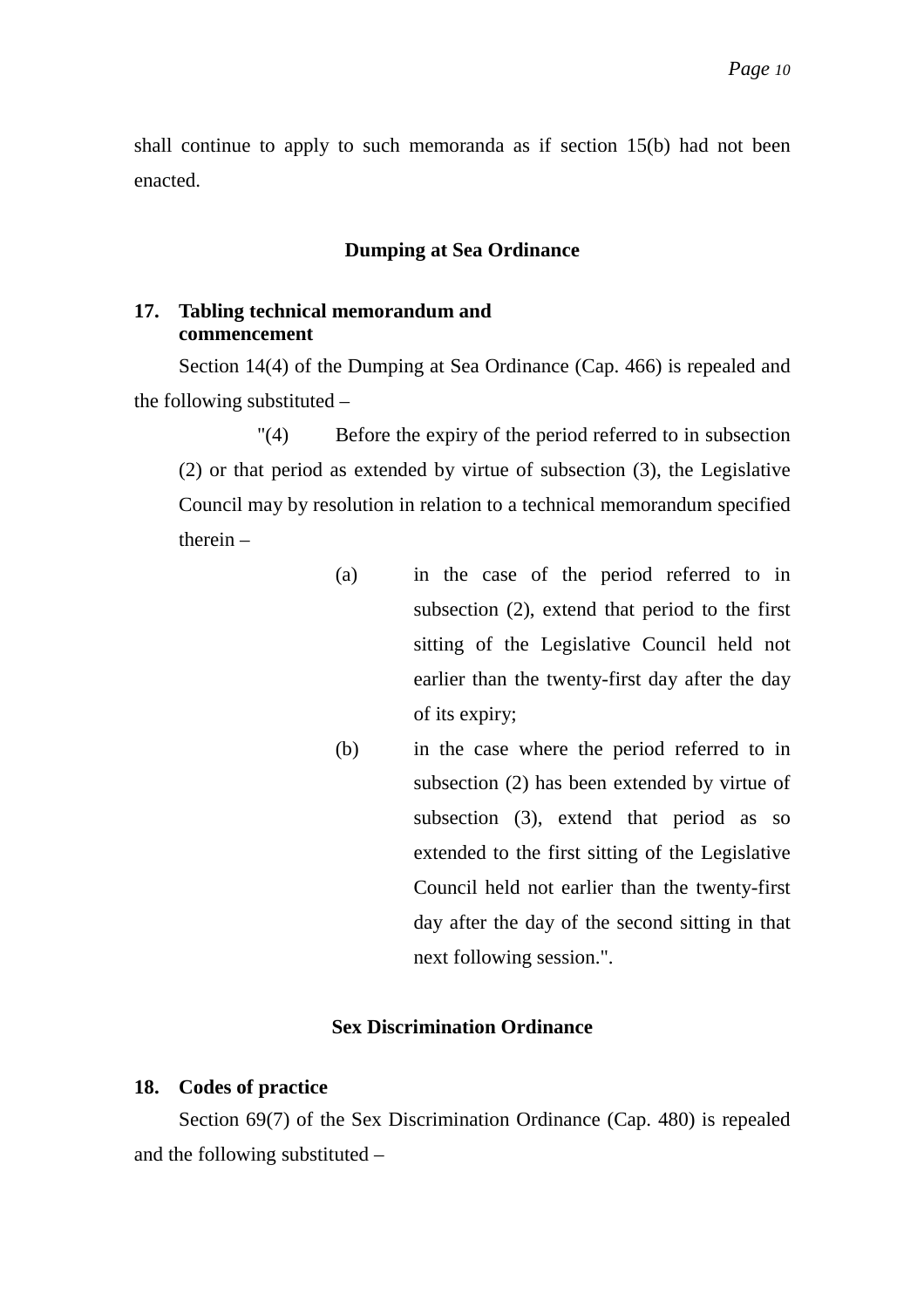"(7) Before the expiration of the period referred to in subsection (5) or that period as extended by virtue of subsection (6), the Legislative Council may by resolution in relation to a code of practice specified therein –

- (a) in the case of the period referred to in subsection (5), extend that period to the first sitting of the Legislative Council held not earlier than the twenty-first day after the day of its expiration;
- (b) in the case where the period referred to in subsection (5) has been extended by virtue of subsection (6), extend that period as so extended to the first sitting of the Legislative Council held not earlier than the twenty-first day after the day of the second sitting in that next following session.".

#### **19. Transitional provision**

The amendment made by section 18 shall not affect codes of practice laid on the table of the Legislative Council before the date of commencement of that section and section 69(7) of the Sex Discrimination Ordinance (Cap. 480) as in force immediately before that date of commencement shall continue to apply to such codes as if section 18 had not been enacted.

#### **Disability Discrimination Ordinance**

#### **20. Codes of practice**

Section 65(7) of the Disability Discrimination Ordinance (Cap. 487) is repealed and the following substituted –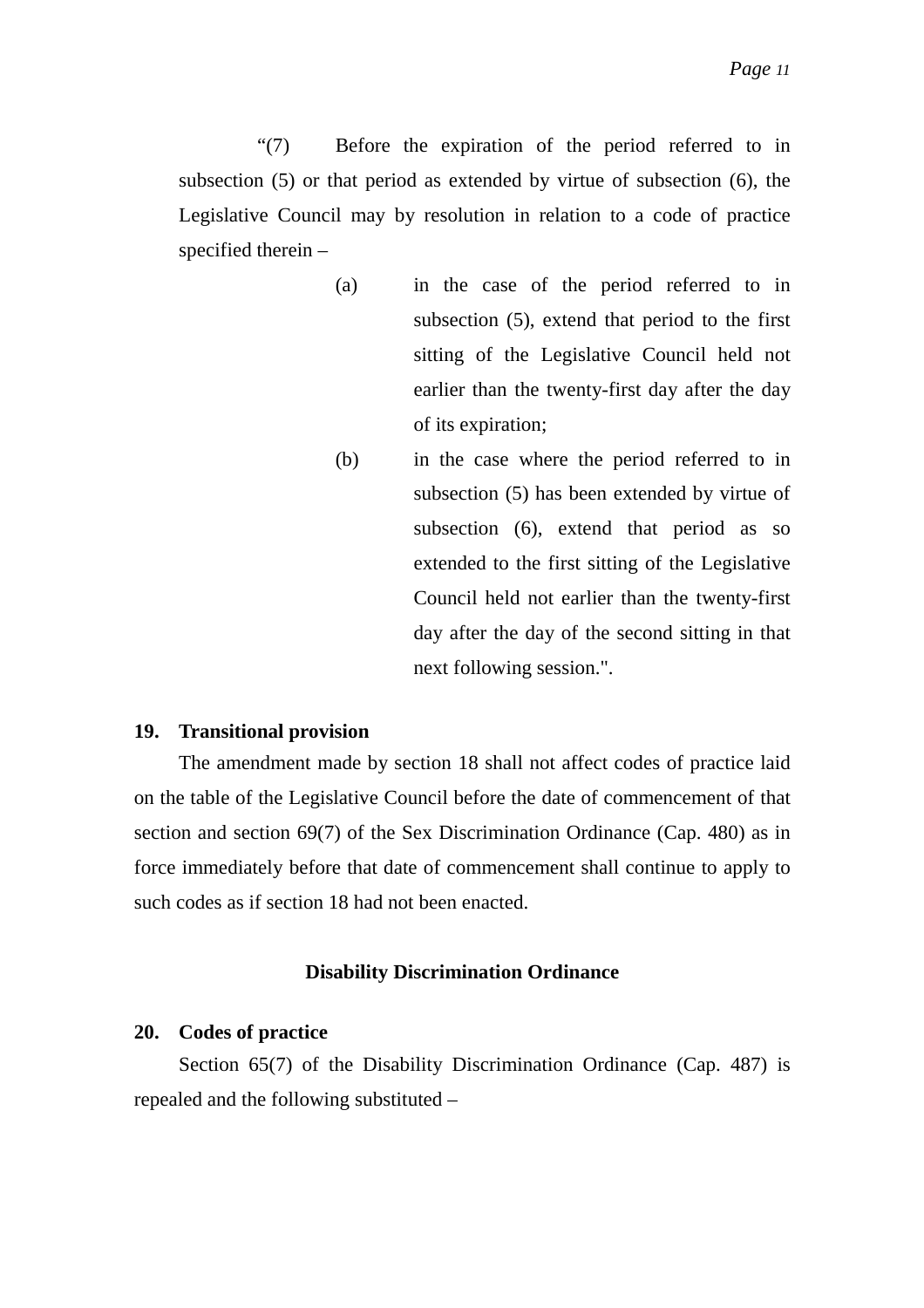"(7) Before the expiration of the period referred to in subsection (5) or that period as extended by virtue of subsection (6), the Legislative Council may by resolution in relation to a code of practice specified therein –

- (a) in the case of the period referred to in subsection (5), extend that period to the first sitting of the Legislative Council held not earlier than the twenty-first day after the day of its expiration;
- (b) in the case where the period referred to in subsection (5) has been extended by virtue of subsection (6), extend that period as so extended to the first sitting of the Legislative Council held not earlier than the twenty-first day after the day of the second sitting in that next following session.".

#### **21. Transitional provision**

The amendment made by section 20 shall not affect codes of practice laid on the table of the Legislative Council before the date of commencement of that section and section 65(7) of the Disability Discrimination Ordinance (Cap. 487) as in force immediately before that date of commencement shall continue to apply to such codes as if section 20 had not been enacted.

#### **Environmental Impact Assessment Ordinance**

#### **22. Technical memorandum**

Section 16(8) of the Environmental Impact Assessment Ordinance (Cap. 499) is repealed and the following substituted –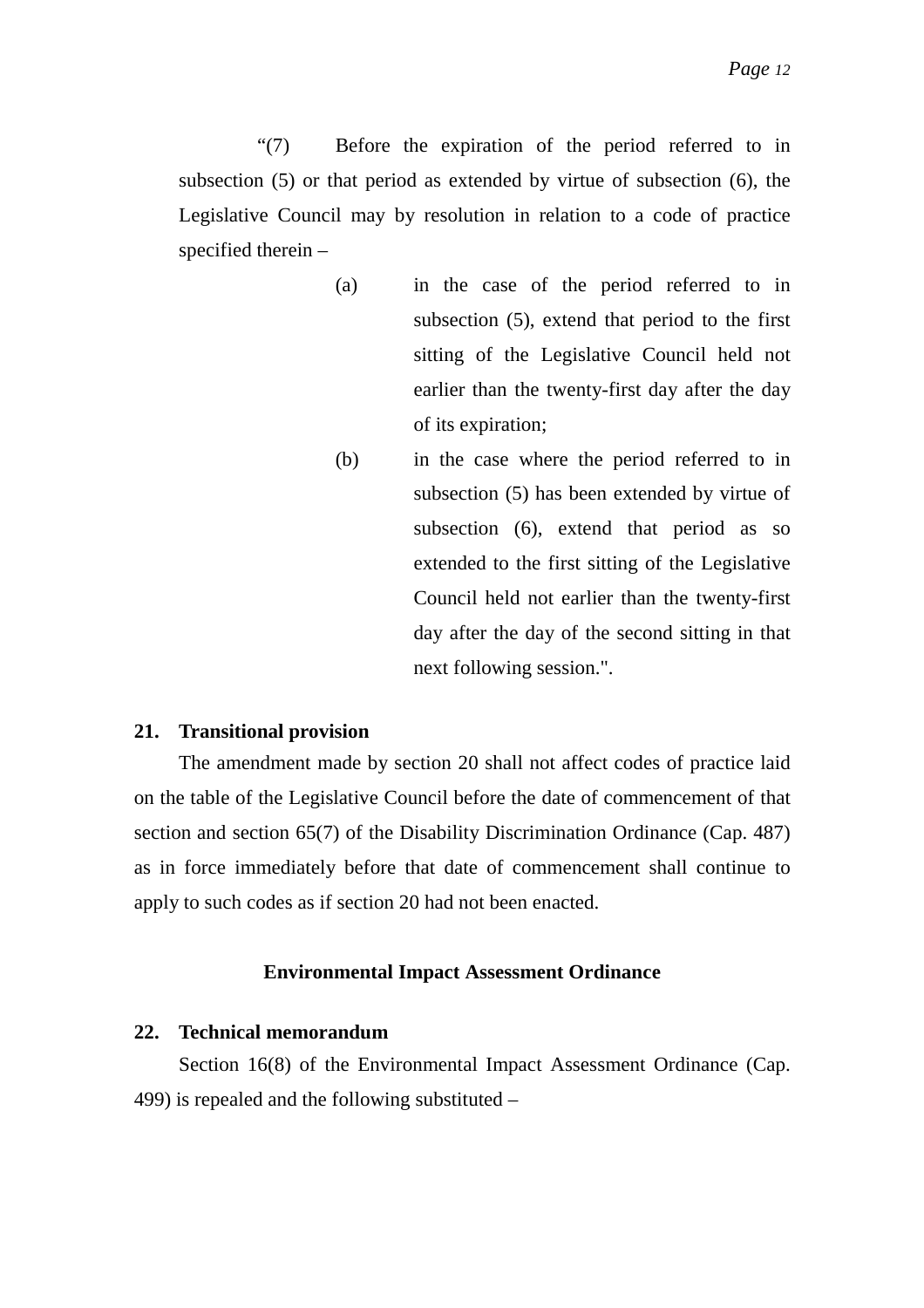"(8) Before the expiry of the period referred to in subsection (6) or that period as extended by virtue of subsection (7), the Legislative Council may by resolution in relation to a technical memorandum specified therein –

- (a) in the case of the period referred to in subsection (6), extend that period to the first sitting of the Legislative Council held not earlier than the twenty-first day after the day of its expiry;
- (b) in the case where the period referred to in subsection (6) has been extended by virtue of subsection (7), extend that period as so extended to the first sitting of the Legislative Council held not earlier than the twenty-first day after the day of the second sitting in that next session.".

#### **23. Transitional provision**

The amendment made by section 22 shall not affect technical memoranda laid on the table of the Legislative Council before the date of commencement of that section and section 16(8) of the Environmental Impact Assessment Ordinance (Cap. 499) as in force immediately before that date of commencement shall continue to apply to such memoranda as if section 22 had not been enacted.

#### **Fugitive Offenders Ordinance**

# **24. Chief Executive in Council may apply Ordinance**

Section 3(5) of the Fugitive Offenders Ordinance (Cap. 503) is repealed and the following substituted –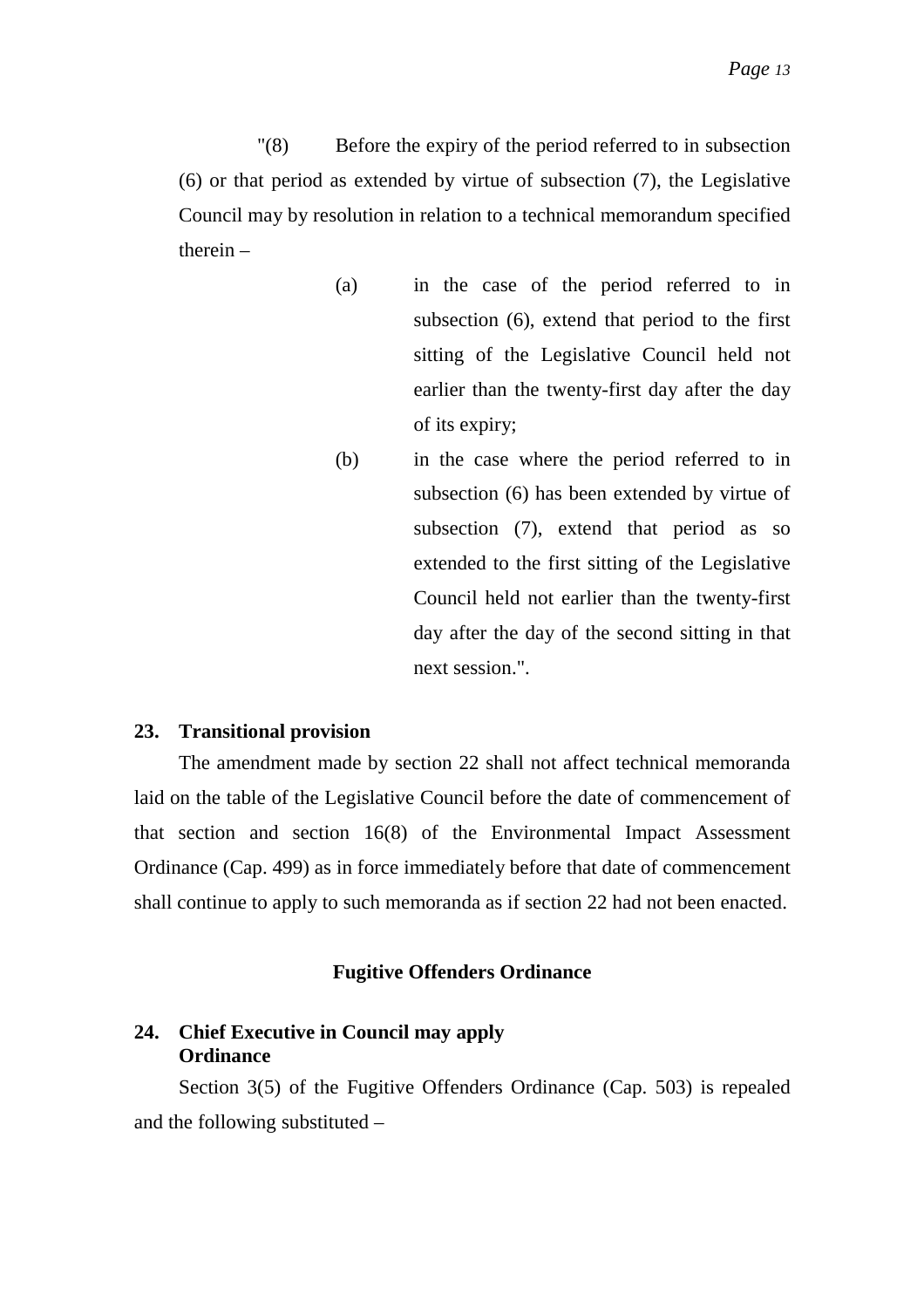"(5) Before the expiry of the period referred to in subsection (3) or that period as extended by virtue of subsection (4), the Legislative Council may by resolution in relation to an order specified therein –

- (a) in the case of the period referred to in subsection (3), extend that period to the first sitting of the Legislative Council held not earlier than the twenty-first day after the day of its expiry;
- (b) in the case where the period referred to in subsection (3) has been extended by virtue of subsection (4), extend that period as so extended to the first sitting of the Legislative Council held not earlier than the twenty-first day after the day of the second sitting in that next session."

#### **25. Transitional provision**

The amendment made by section 24 shall not affect orders laid on the table of the Legislative Council before the date of commencement of that section and section 3(5) of the Fugitive Offenders Ordinance (Cap. 503) as in force immediately before that date of commencement shall continue to apply to such orders as if section 24 had not been enacted.

#### **Explanatory Memorandum**

The main purpose of this Bill is to extend the time within which the Legislative Council may amend subsidiary legislation and other instruments laid on its table under the following Ordinances –

- (a) the Interpretation and General Clauses Ordinance (Cap. 1);
- (b) the Import and Export Ordinance (Cap. 60);